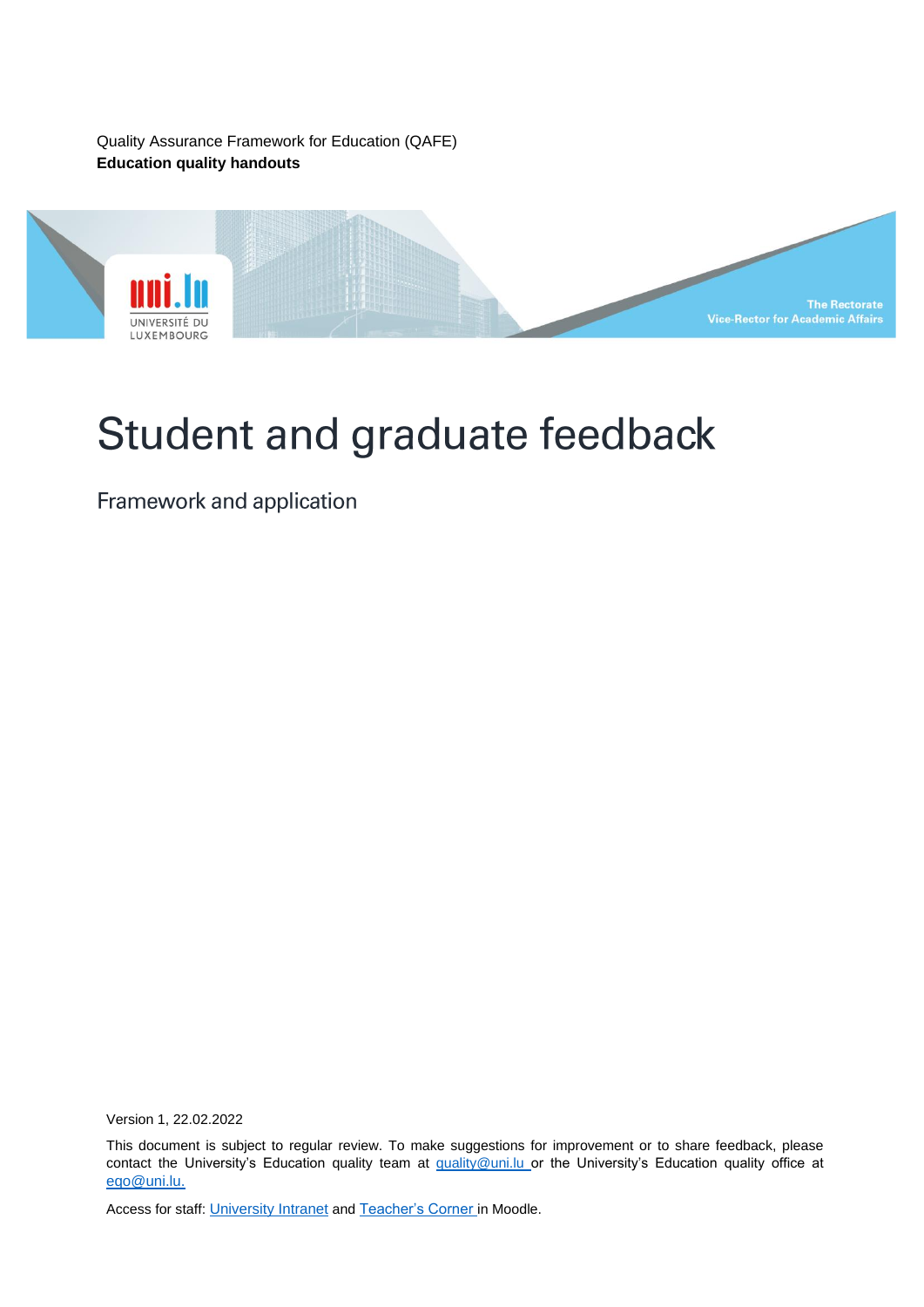

## **Contents**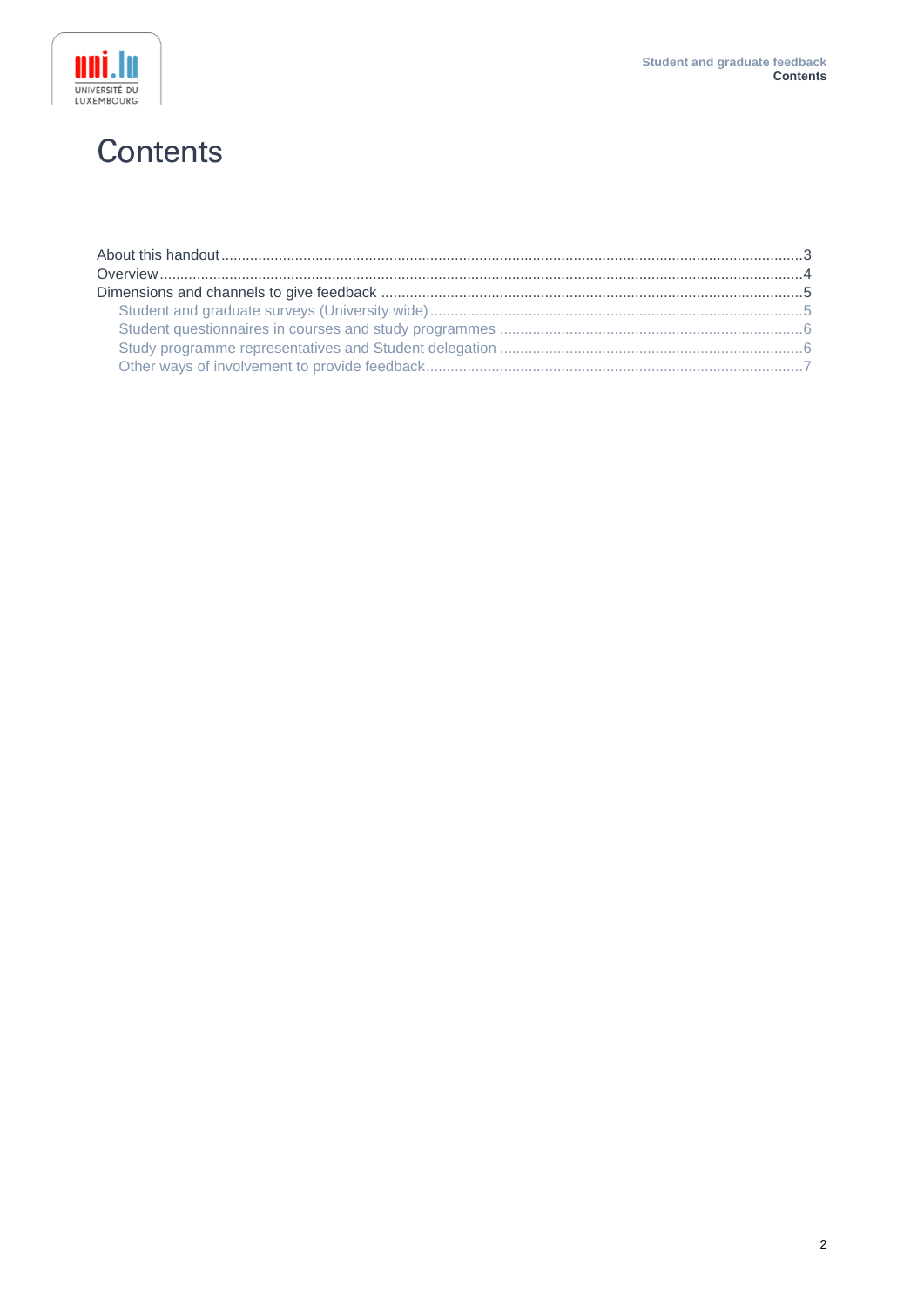

## <span id="page-2-0"></span>**About this handout**

The purpose of this handout is to inform the University community about the dimensions on which the opinions of current and former students are being asked for feedback. Readers will also find information on the channels currently in place at the University of Luxembourg to collect feedback from students and graduates.

The handout is available in the documentary repository of the Vice-Rectorate for Academic Affairs (VRA) on the [University intranet](https://intranet.uni.lux/the_university/tr/Pages/VRA-Documents.aspx) and it is equally accessible on the [Teacher's Corner](https://moodle.uni.lu/course/view.php?id=3319) in Moodle.

For further questions or suggestions, please contact the University's Education quality team at [quality@uni.lu](mailto:quality@uni.lu) or the University's Education quality office at [eqo@uni.lu.](mailto:eqo@uni.lu)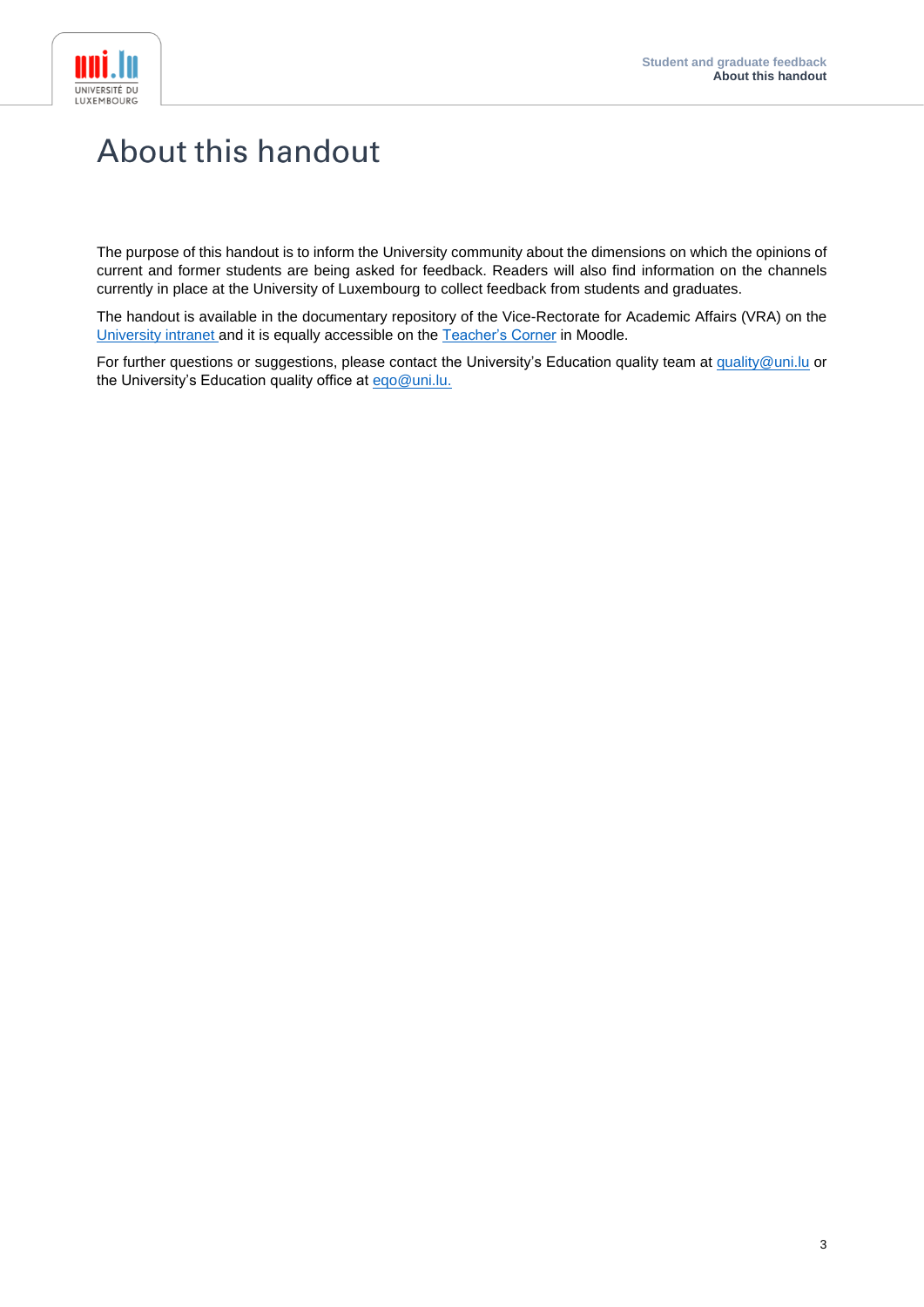



## <span id="page-3-0"></span>Overview

An open and responsible dialogue between the members of the University is a hallmark of a lively academic community and significantly contributes to the development of teaching and learning. The feedback instruments in place at the University of Luxembourg support such a dialogue by offering an easily accessible, regular, and confidential opportunity for current and former students to reflect on their study experience and offer their perspectives to University staff. They are intended to spur exchanges about the quality of teaching and learning at all levels of educational provision.

Giving feedback and engaging in dialogue with academic staff is also an important aspect of the learning experience at the University, insofar as it requires a reflection on what has been learned and on the possible reasons for the success of the respective learning processes. It thus hones the ability respectfully and responsibly to articulate and discuss judgements about oneself and others.

Student and graduate feedback constitutes an essential part of the University's Quality Assurance Framework for Education within which it is continuously developed. Where feedback is not anonymous, this is clearly highlighted.

Professional ethics and University's academic honour code require that staff do not use or consider student feedback in student assessment. The same way, the University's honour code for students as expressed in the *Charte des usagers* commits students to treating all staff and fellow students with respect, including when giving anonymous feedback.

Should students and graduates be dissatisfied with any aspect of their experience at the University, they are strongly encouraged to avoid making abusive or offensive comments when giving feedback and to seek advice on how to proceed by sending an email to [eqo@uni.lu.](mailto:eqo@uni.lu)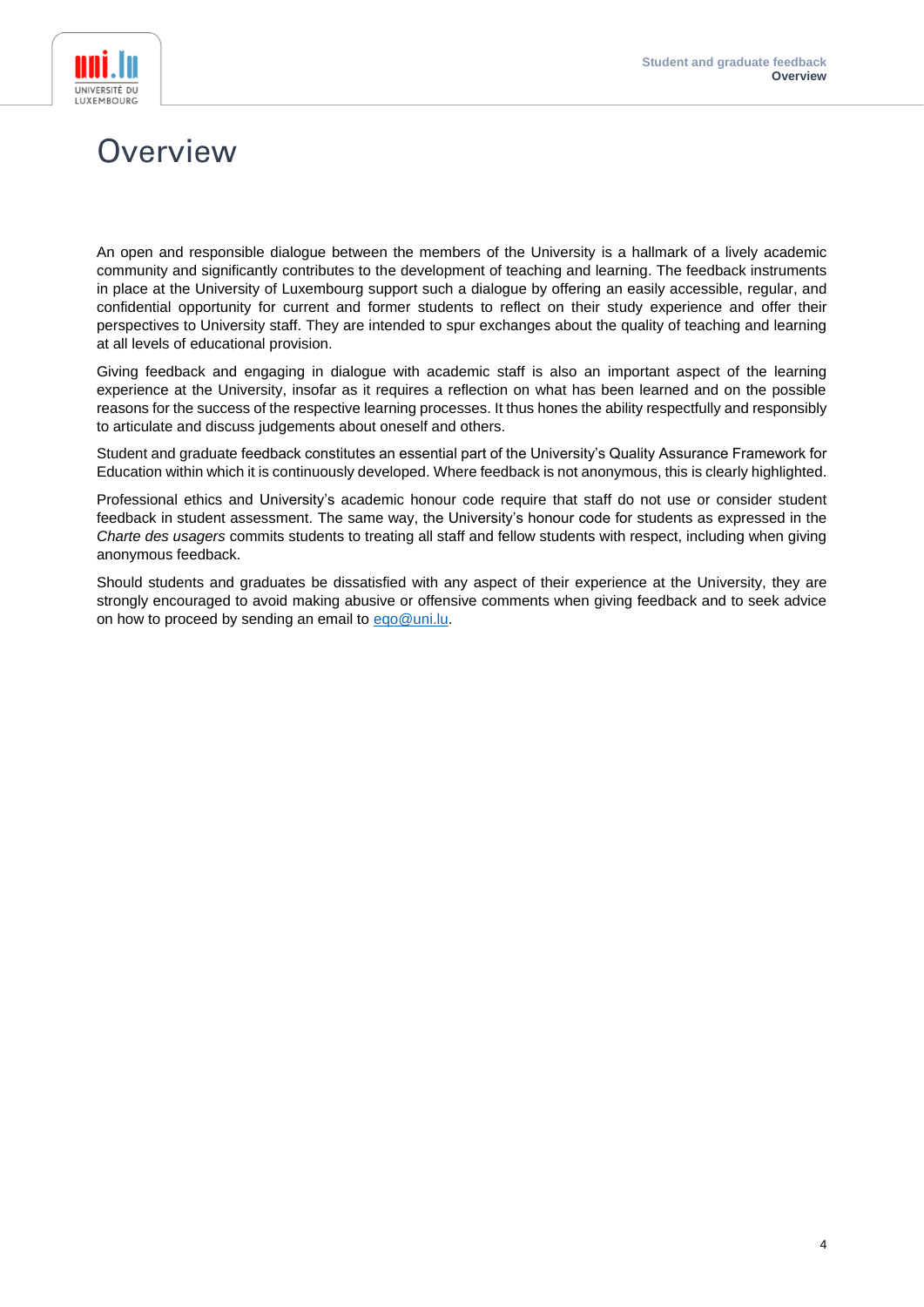

## <span id="page-4-0"></span>Dimensions and channels to give feedback

Currently, students at the University of Luxembourg can provide feedback on several dimensions and via different channels. Some of the most relevant dimensions are the following ones:

- Academic support
- Application & admission
- Arrival and orientation
- Assessment and feedback
- Attainment of learning objectives
- **Communication**
- **Facilities**
- Institution-wide monthly topics
- Learning resources
- Quality of the academic offer
- Quality of the learning experience
- Quality of the teaching and learning infrastructure
- Student housing
- Student voice
- Student well-being in courses
- Study programme organisation
- Support services

The existing channels through which feedback can be provided at the University are as follows:

- Student and graduate surveys (University wide)
- Student questionnaires in courses and study programmes
- Student programme representatives
- Student delegation
- Other ways

In the short and long term, the University plans to develop alternative channels (instruments) to enlarge the possibilities for students and graduates to share their feedback. The following formats are now under development:

- Polling apps: for instant (live) feedback during course sessions and/ or for continuous feedback after course sessions
- Mentors for teachers
- Direct peer observation
- 360° feedback

If you would like to share your thoughts about possibilities to give feedback and/or you would like to share any further initiatives, suggestions, or ideas to improve the quality on learning and teaching for your study programme, please let us know at [quality@uni.lu](mailto:quality@uni.lu) or at [eqo@uni.lu.](mailto:eqo@uni.lu)

### <span id="page-4-1"></span>Student and graduate surveys (University wide)

Student and graduate surveys are designed to encourage structured reflection of experiences and expectations, and to provide constructive commentary.

The following surveys are offered at the University of Luxembourg: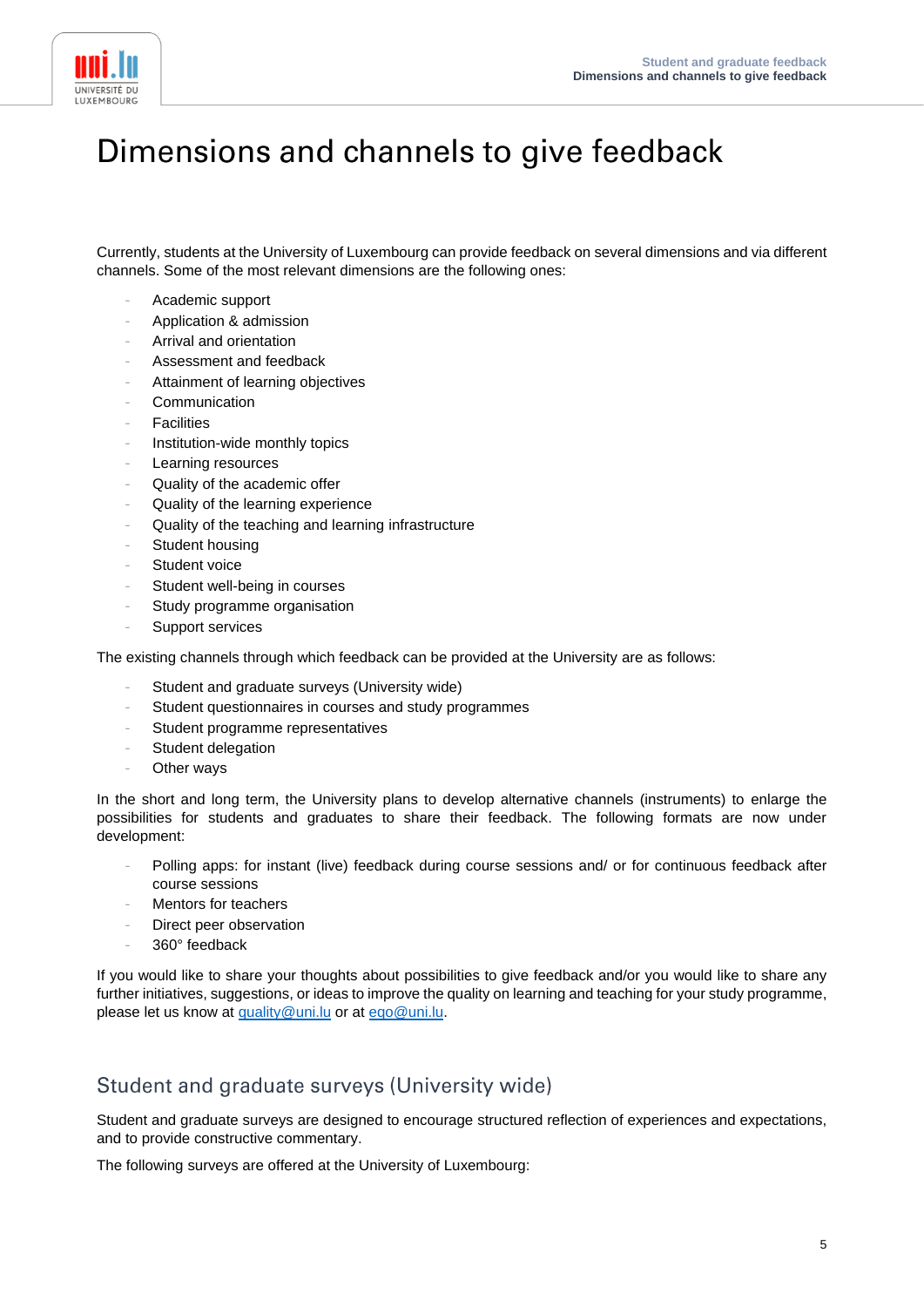

#### Student satisfaction survey

The Student satisfaction survey aims to measure the level of satisfaction of bachelor and master students with various aspects of their studies and services at the University, including the application, arrival and orientation phase; the content of their study programme and the quality of the academic offer, assessment and feedback, learning resources, and student housing.

#### Graduate survey

In order to better understand how the University can help students prepare for their professional life after graduation, bachelor and master graduates, as well as doctoral graduates, are asked for feedback on their study experience, the transition from University studies to the labour market, and their employment situation. The questionnaire is administered to all graduates of a given academic year following graduation.

#### Other surveys

One-off surveys are conducted to collect information and allow students to share their views and opinions on current topics of importance to the University community. Past topics have included, research experience of doctoral students, career trajectories of doctorate holders, mobility, student opinion on remote teaching, etc.

### <span id="page-5-0"></span>Student questionnaires in courses and study programmes

Questionnaires are offered to all students at the University to get insights on their learning experiences at a course level and a programme level. Once a particular questionnaire is open, students, via email and other communication channels (Moodle, Facebook, Instagram, etc.), receive an invitation to participate.

#### Course feedback questionnaire (formerly Course evaluation)

The Course feedback questionnaire is an essential assessment component of the quality of all courses offered at the University, with the exception of doctoral studies. Doctoral candidates can provide feedback about their courses (transferable skills, disciplinary and interdisciplinary trainings) through specific forms after each course. For more information on this topic, please refer to the [Moodle](https://moodle.uni.lu/course/index.php?categoryid=81) pages about Doctoral Education.

The Course feedback questionnaire is an online questionnaire that gathers input from students on their study and learning experiences. It provides information that aims to help instructors and students raise the quality of their teaching and learning. It is offered once per semester.

For further guidance on how to collect feedback on courses, please refer to the handout on *Course feedback. Framework and application* available on the [VRA pages on the intranet](https://intranet.uni.lux/the_university/tr/Pages/VRA-Documents.aspx) and on the [Teacher's Corner](https://moodle.uni.lu/course/view.php?id=3319) in Moodle.

#### Assessment and fairness questionnaire

The main objective of the Assessment and fairness questionnaire is to provide teachers with a new instrument to better understand how their assessment is perceived by their bachelor and master students, and an opportunity for students to voice their concerns, reflections, etc., regarding assessment.

The Assessment and fairness questionnaire is a work in progress, planned to be launched in a pilot phase during the winter semester 2022.

### <span id="page-5-1"></span>Study programme representatives and Student delegation

Students can contact their Study programme representatives or the Student delegation to give feedback concerning their study programme, study experience or the life at the University more generally.

For more information on the Study programme representatives and the Student delegation, please refer to the [Student participation pages.](https://wwwen.uni.lu/students/student_participation)